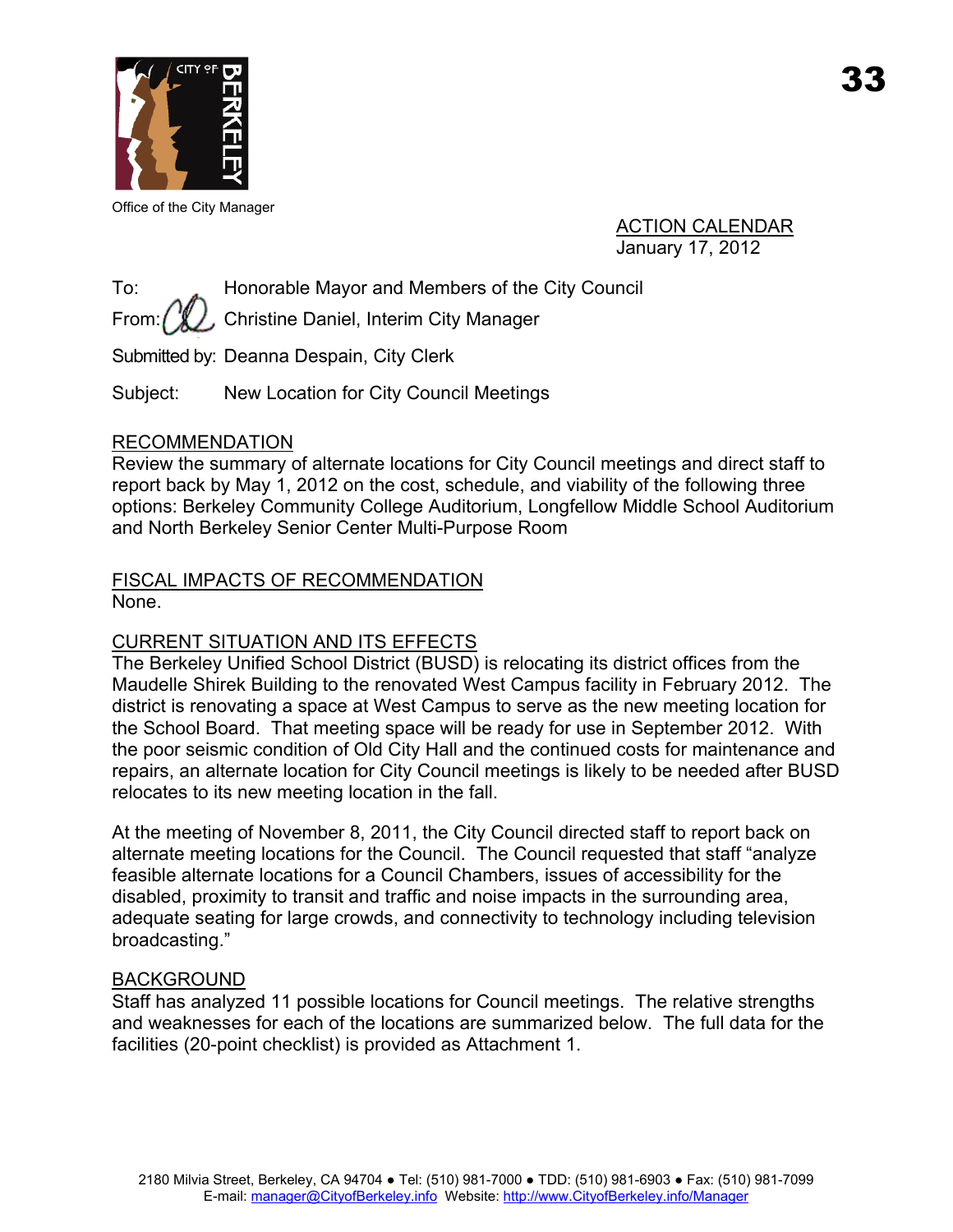| <b>Facility</b>                        | Location                              |
|----------------------------------------|---------------------------------------|
| <b>Berkeley Adult School</b>           | 1701 San Pablo Avenue                 |
| <b>Berkeley Community Theater</b>      | 2223 Martin Luther King Jr. Way (BHS) |
| Berkeley City College Auditorium (BCC) | 2050 Center Street                    |
| Brower Center Tamalpais Room           | 2150 Allston Way                      |
| Ed Roberts Campus Atrium               | 33075 Adeline Street                  |
| Florence Schwimley Little Theater      | 2223 Martin Luther King Jr. Way (BHS) |
| <b>Longfellow Middle School</b>        | 1500 Derby Street                     |
| <b>Main Library Community Room</b>     | 2090 Kittredge Street                 |
| North Berkeley Senior Center (NBSC)    | 1901 Hearst Avenue                    |
| South Berkeley Senior Center (SBSC)    | 2939 Ellis Street                     |
| <b>West Campus</b>                     | University Avenue at Bonar Street     |

The 11 locations that were analyzed are as follows:

In addition to the criteria identified by the Council, there are additional considerations to be weighed when considering meeting locations.

- Scheduling the Zoning Adjustments Board, Rent Board, and Planning Commission all use the current Chambers for meetings. Any alternate location may need to accommodate these legislative bodies, which would add five meetings per month (for a total of seven) to the scheduling demand on the new location.
- Room Set Up except for West Campus, the dais would consist of tables and chairs that would need to be set up and taken down by staff before and after each meeting. The parliamentarian system and the speaker timer would also need to be set up and taken down, if they can be accommodated in the new space.
- Captioning only West Campus has the infrastructure in place for off-site closed captioning (this is the individual who listens to the meetings and provides the real-time captioners' notes on the television screen). If off-site captioning infrastructure cannot be added to other locations, on-site captioning would then be required at an increased cost.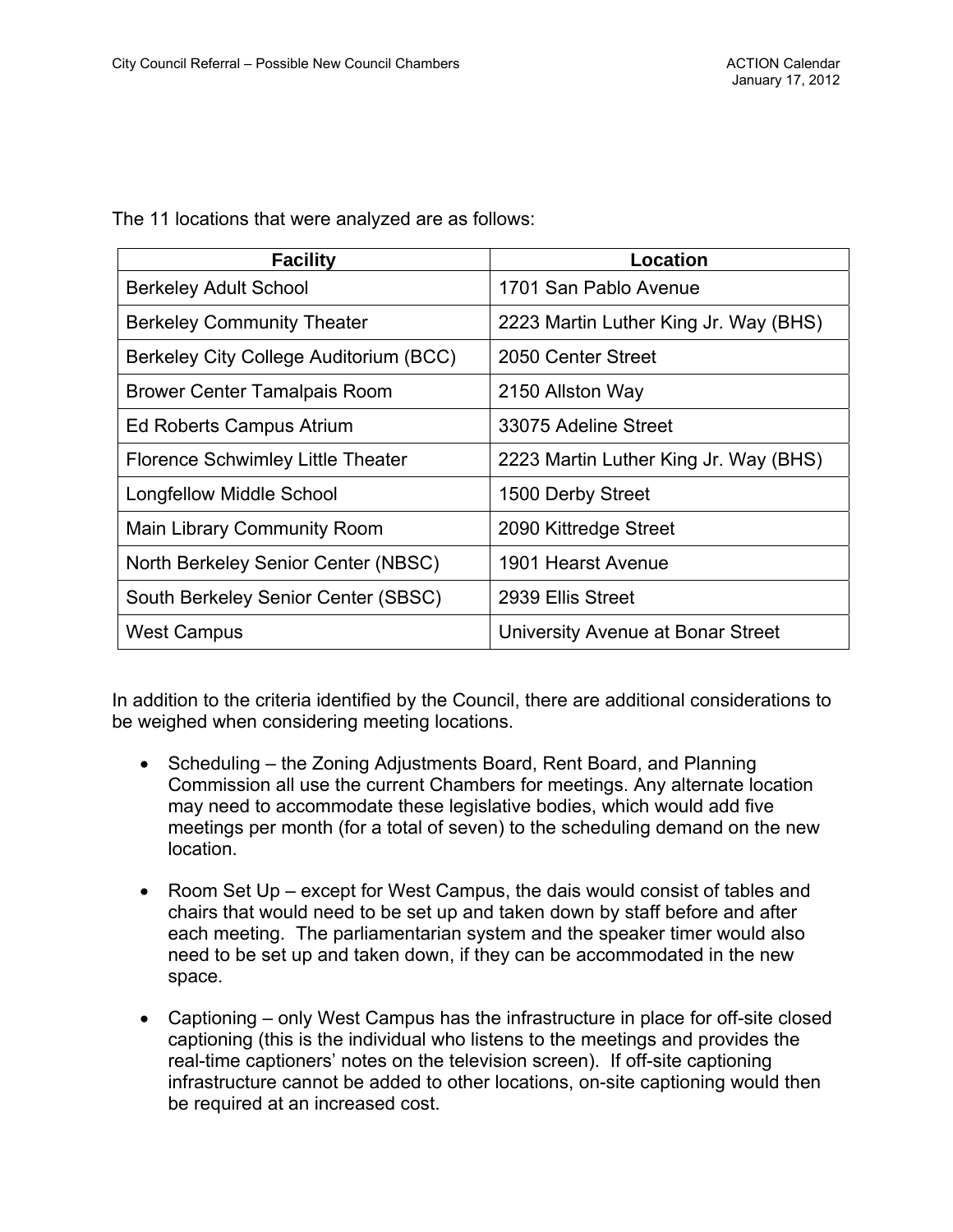- Security several of the facilities on the list close at an hour that is prior to a typical adjournment time for a City Council meeting (e.g. Berkeley City College closes its building at 10:30 p.m.). For these locations, additional costs would be incurred for security and janitorial services beyond the facilities' normal operating hours.
- Costs all of the facilities have some additional costs associated with them. The need for significant upgrades for technology, broadcast, audio/visual, and sound amplification would be factors at several of the facilities under consideration.

Below is a summary of the six primary areas of analysis requested by the City Council:

#### **Accessibility for Disabled**

While all facilities meet ADA requirements, some have better ease of access than others due to their proximity to transit, the physical layout of the facility, and the available space in the meeting room for persons in wheelchairs.

The facilities with the best access are West Campus, Longfellow School, Ed Roberts Campus Atrium, North Berkeley Senior Center, and South Berkeley Senior Center.

The facilities with adequate access include the BCC Auditorium, Berkeley Adult School, Brower Center Tamalpais Room and the Main Library Community Room. For the BCC Auditorium, Brower Center and the Library, the primary concern is the capacity for accessible seating in the venue.

Entrances to the Little Theater and the Community Theater are not readily apparent given the layout of the campus. The relatively small amount of accessible seating was also a concern.

#### **Adequate Seating**

The facilities are grouped into two categories, those with a larger capacity than the current chambers and those with a smaller capacity. The chambers current capacity is 123 persons. The meeting locations with more seating than the current chambers are West Campus, Longfellow School, NBSC, SBSC, Schwimley Little Theater, BCC Auditorium, Berkeley Adult School and Ed Roberts Campus Atrium.

The rooms with less seating are Brower Center Tamalpais Room and Main Library Community Room.

The Berkeley Community Theater at BHS seats 3000 people and is likely too large to be a viable meeting space.

#### **Broadcast Infrastructure**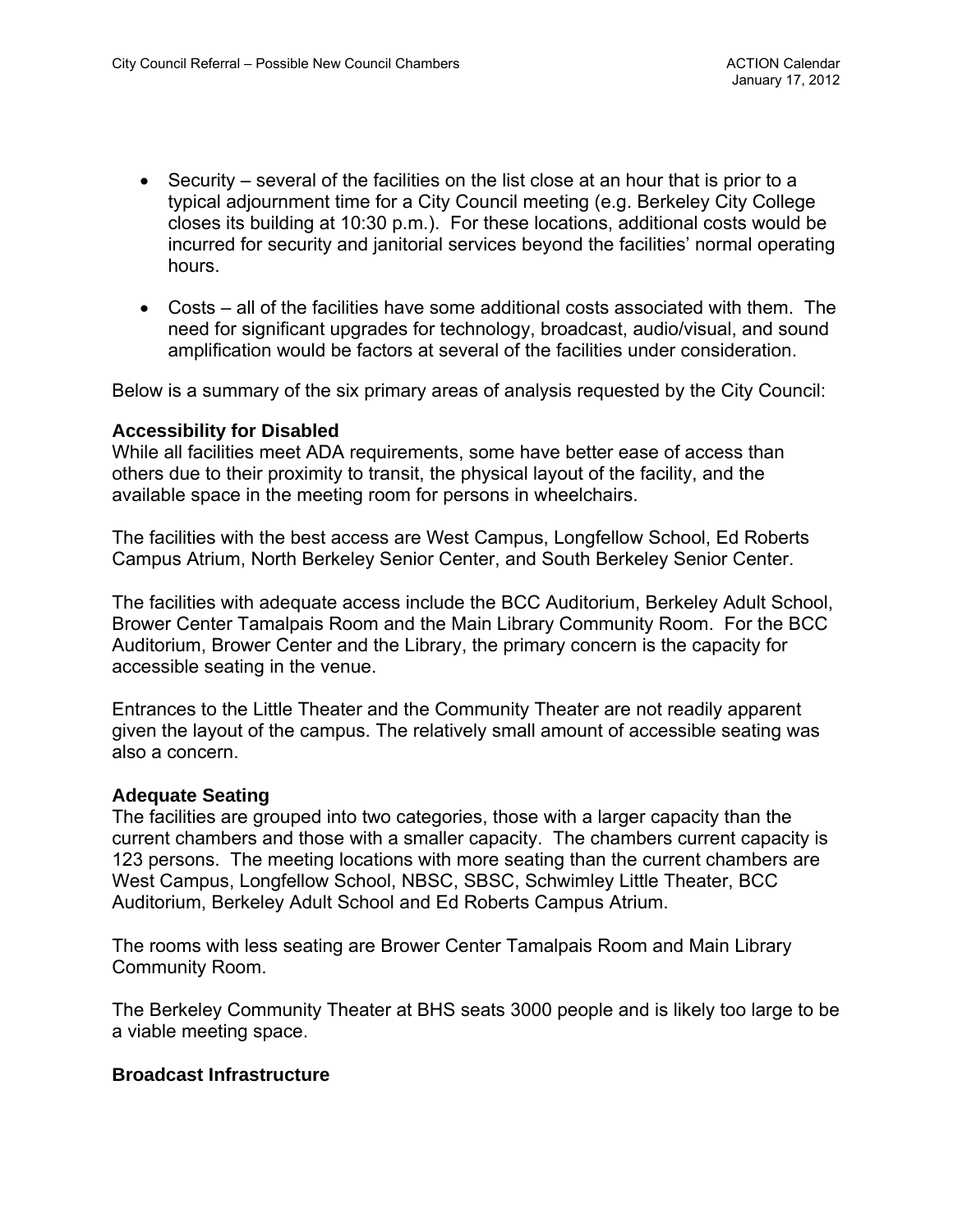There are only two facilities that have (or will have) permanent, built-in infrastructure for a live broadcast through Berkeley Community Media. Those locations are West Campus (the infrastructure is planned to be built by BUSD as part of their project to build a new meeting room) and Longfellow Middle School.

The other nine locations would require an technical upgrade to provide a hard wired connection for live broadcasts over Channel 33.

### **Technology Infrastructure**

The facilities are divided into three categories, those that have both internet and teleconferencing ability (phone line through PA system), those that only have internet, and those that have neither. For additional costs, it is likely that the City could upgrade any facility with the required technology.

West Campus, Brower Center Tamalpais Room, and the Ed Roberts Campus Atrium and BCC Auditorium all have both internet and teleconferencing capabilities.

Four facilities have internet only: Berkeley Adult School, Longfellow School and Main Library Community Room.

There are also four facilities that have neither internet nor teleconferencing connectivity in the meeting room. These facilities are Schwimley Little Theater, Berkeley Community Theater, NBSC and SBSC.

### **Proximity to Transit**

For this analysis, the locations are divided into two categories: those that are served by both BART and AC Transit, and those that are served by AC Transit only.

Facilities served by both transit providers are Brower Center Tamalpais Room, Ed Roberts Campus Atrium, NBSC, SBSC, Main Library Community Room, Schwimley Little Theater, Berkeley Community Theater and BCC Auditorium.

Facilities served by AC Transit only are Berkeley Adult School, Longfellow School and West Campus.

### **Traffic and Noise Impacts**

In assessing this criteria staff considered whether the facility is located in a primarily commercial area or a primarily residential area.

The locations in commercial areas include Brower Center Tamalpais Room, Ed Roberts Campus Atrium, Main Library Community Room, Schwimley Little Theater, Berkeley Community Theater, BCC Auditorium and Berkeley Adult School.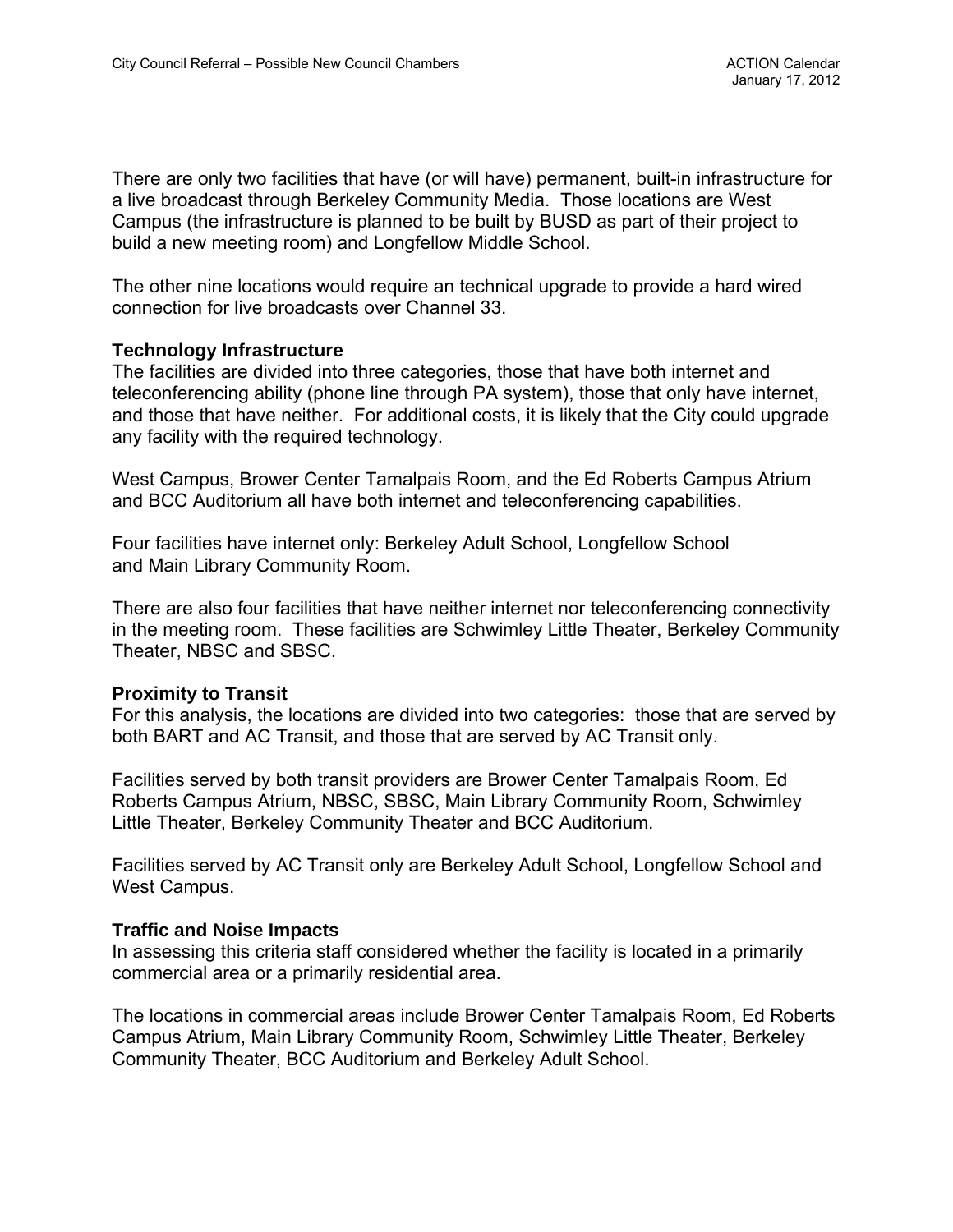The four locations in residential areas are Longfellow School, NBSC, SBSC and West Campus. Potential impacts on neighbors of Longfellow may be able to be mitigated by using the basketball courts bordering Sacramento Street for vehicle parking and controlling crowd flow into the inner courtyard and away from the sidewalks. Potential impacts on neighbors of NBSC might be mitigated by focusing external activities on Martin Luther King Jr. Way, similar to the current Chambers location.

## RATIONALE FOR RECOMMENDATION

Based on the analysis and site visits, staff recommends that Council consider the Berkeley City College Auditorium, North Berkeley Senior Center and Longfellow Middle School as the most viable options for an alternate meeting location. A summary of each facility is below (in alphabetical order).

### **Berkeley City College Auditorium**

This facility's strengths are access to transit and a location that will have very low noise and traffic impacts on the surrounding area. It has good capacity (250), internet access, and could accommodate teleconferencing.

This location would need an upgrade in broadcast capability. It also lacks as much capacity for accessible seating space as the current Chambers provides.

Use of the auditorium would require the City to pay for additional security beyond building hours. There are other issues to consider including scheduling, set up and take down of equipment, a small stage, no kitchen, and no off-site captioning.

### **Longfellow Middle School**

Currently, Longfellow school is the primary alternate meeting location for the City Council. The Council has met at this location at least three times in the past two years. It is the most ready-made facility of the three with built-in BCM broadcast ability, internet connectivity, plenty of accessible seating, good capacity (400), and kitchen amenities.

For regular use, upgrades would be needed to allow teleconferencing. There may be a higher degree of impacts on residents in the area, and the location is served only by AC Transit.

This facility would require security and/or janitorial staff for late hours, and equipment set up and take down for each meeting. The set up demands are somewhat mitigated by the availability of secure on-site storage for City equipment. The location is not currently wired for off-site captioning.

### **North Berkeley Senior Center Multi-Purpose Room**

The Senior Center's strengths are good access to transit, capacity (240), and accessibility.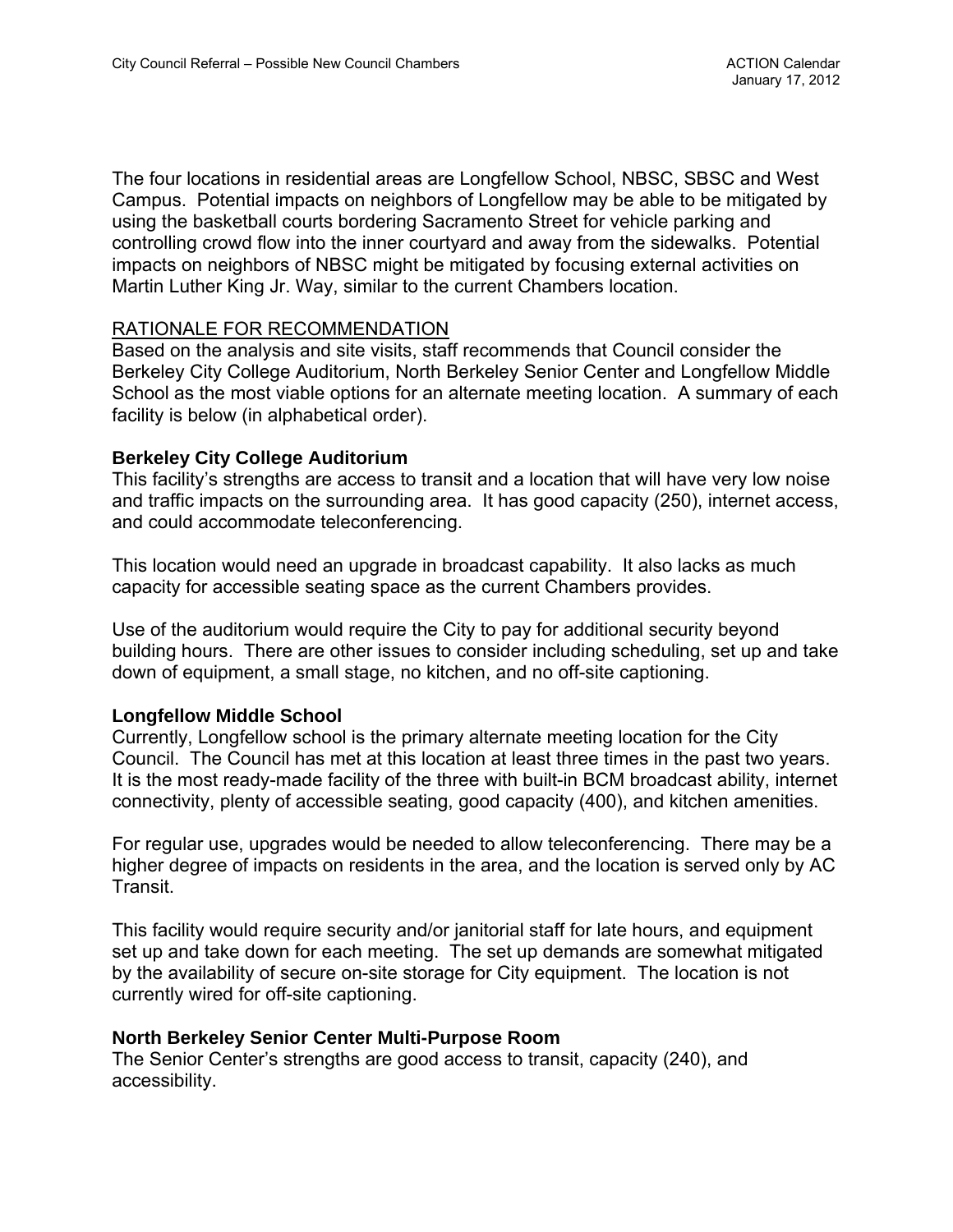For use as a meeting space, upgrades in internet connectivity, teleconferencing and broadcast would be required. This facility is also adjacent to a residential area and may have some traffic and noise impacts.

The Senior Center is a strong candidate as it is a City-owned location which would facilitate scheduling for all the legislative bodies and allow the City to install and maintain permanent infrastructure. The City could customize the space for its needs and eliminate equipment set up and take down. The facility can be upgraded to accommodate off-site captioning and it has built-in kitchen amenities.

#### ALTERNATIVE ACTIONS CONSIDERED None.

CONTACT PERSON Deanna Despain, City Clerk, 981-6900

Attachments: 1: Location Comparison Spreadsheet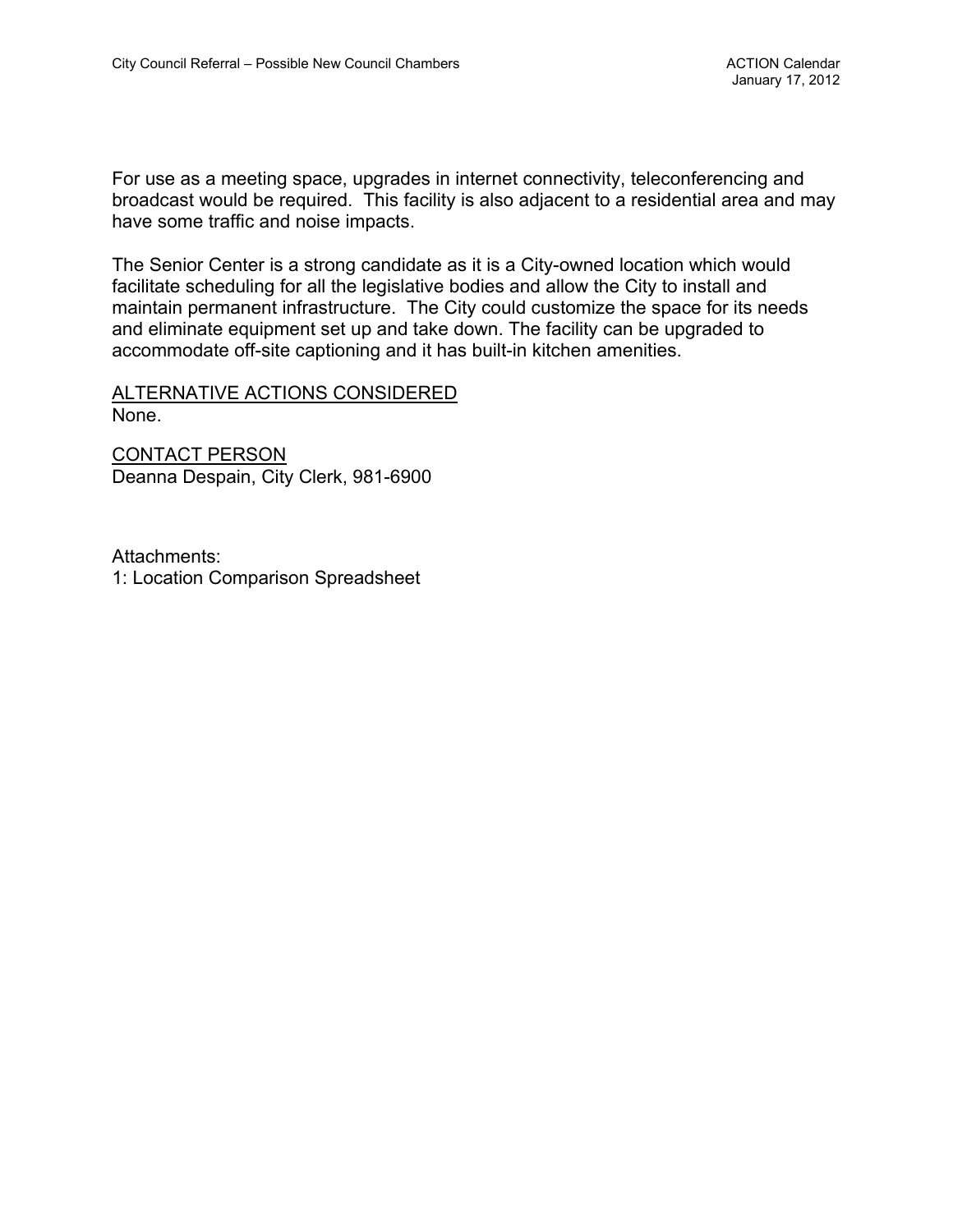| West Campus - New<br><b>Center</b><br>South Berkeley Senior<br>Yes<br>Yes<br>Yes<br>Yes - All<br>Yes<br>Yes<br>192<br>150<br>BART; AC<br><b>AC Transit</b><br>Transit<br>Yes. Lot.<br>Yes (limited)<br>Yes<br>Yes<br>Permanent<br>ㅎ<br>Yes<br>$\overline{6}$<br>ξ<br>Inadequate<br>$\overline{6}$ |                           | North Berkeley Senior<br>Center<br>Yes<br>Yes<br>Yes<br>240<br>Transit<br>BART; AC<br>Yes (limited)<br>Yes<br>Po<br>종<br>종<br>Inadequate<br>종 | <b>Community Room</b><br>Main Library -<br>required for after 8pm<br>Yes - Security<br>Maybe<br>Yes<br><b>Approx 90-100</b><br>BART; AC<br>Transit<br>nearby garages<br>Street and<br>ON<br>stage<br>emporary<br>$\mathop{\mathsf{S}}\nolimits$<br>Yes-<br>both<br>- only 2 mics<br>Needs<br>Upgrade | School - Auditorium<br>Longfellow Middle<br>classes in evening;<br>hours (after 10pm);<br>custodian stay after<br>Yes - requires<br>Auo<br>Maybe ZAB<br>Yes<br>$400+$<br><b>AC Transit</b><br>spaces on bball<br>court<br>$Yes - 50+$<br>Yes<br>chairs in well<br>lo - Tables and<br>δ<br>Internet<br>Yes (6 mics)<br><b>DO</b> | Little Theater<br>Florence Schwimley<br>stay after hours<br>Scheduling issues;<br>requires custodian<br><b>Ajuo</b><br>Maybe ZAB<br>access<br>Yes/will need<br>ramp for stage<br>669<br>Transit<br>BART; AC<br>nearby garages<br>Street and<br>$\overline{a}$<br>chairs on stage<br>Vo - Tables and No<br>$\mathop{\hbox{\bf Z}}$<br>Yes (13 mics)<br><b>No</b> | Atrium<br>Ed Roberts Campus<br>security after 9pm<br>Yes - need to rent<br>Λμο<br>Maybe ZAB<br>Yes<br>chairs)<br>additional<br>125 (can rent<br>BART; AC<br>Transit<br>is free after 3pm<br>Yes - BART lot<br>ŠΡ<br>No - Tables and<br>Chairs in atrium<br>ξ<br>Internet<br>None - need to<br>rent PA<br>Maybe | <b>Tamalpais Room</b><br>Brower Center -<br>4pm-12am<br>Yes - Can reserve for<br><b>Ajuo</b><br>Maybe ZAB<br>Yes<br>100<br>Transit<br>BART; AC<br>nearby garages<br>Street and<br>$\overline{a}$<br><b>Chairs</b><br>Jo - Tables and<br>$\overline{z}$<br>Internet<br>Yes (4 mics)<br>Maybe | <b>Black Repertory Theater</b><br>interested.<br>Operator not | Berkeley Community<br>Theater<br>stay after hours<br>Scheduling issues;<br>requires custodian<br>Nuo<br>Maybe ZAB<br>Yes<br>3000<br>Transit<br>BART; AC<br>nearby garages<br>Street and<br>$\overline{a}$<br>chairs on stage<br><b>Jo-Tables</b> and<br>$\overline{a}$<br>$\mathop{\hbox{\bf Z}}$<br>Yes (13 mics)<br>$\preceq$ | Berkeley City College -<br>Auditorium<br>mq08:01<br>required for after<br>Yes - Security<br>Likely ZAB only<br>Yes<br>250<br>Transit<br>BART; AC<br>nearby garages<br>Street and<br>ξ<br>chairs on stage<br>No - Tables and<br>δ<br>Internet<br>$-$ se $\lambda$<br>(m)<br>Yes | Berkeley Adult School<br>classes in evening;<br>custodian stay after<br>Yes-requires<br>caté in MPR is open<br>hours (after 10pm);<br>in evening<br><b>Auo</b><br>Maybe ZAB<br>Yes<br>+002<br>AC Transit<br>to eve classes<br>full at night due<br>Yes - generally<br>$\overline{z}$<br>No - Tables and No<br>chairs on stage<br>Internet<br>ON<br>$\mathsf{g}$ | I Standing Reservation<br>Accommodate Reministração<br><b>I Capacity</b><br>Transit<br><b>I Parking</b><br><b>Residential Area</b><br><b>Sais Ser Up</b><br><b>Install Permanent</b><br>infrastructure<br>« New ork and Interior<br>Connectivity | Alternate Meeting Locations<br><b>Facility Check List</b><br>City Council |
|---------------------------------------------------------------------------------------------------------------------------------------------------------------------------------------------------------------------------------------------------------------------------------------------------|---------------------------|-----------------------------------------------------------------------------------------------------------------------------------------------|------------------------------------------------------------------------------------------------------------------------------------------------------------------------------------------------------------------------------------------------------------------------------------------------------|---------------------------------------------------------------------------------------------------------------------------------------------------------------------------------------------------------------------------------------------------------------------------------------------------------------------------------|-----------------------------------------------------------------------------------------------------------------------------------------------------------------------------------------------------------------------------------------------------------------------------------------------------------------------------------------------------------------|----------------------------------------------------------------------------------------------------------------------------------------------------------------------------------------------------------------------------------------------------------------------------------------------------------------|---------------------------------------------------------------------------------------------------------------------------------------------------------------------------------------------------------------------------------------------------------------------------------------------|---------------------------------------------------------------|---------------------------------------------------------------------------------------------------------------------------------------------------------------------------------------------------------------------------------------------------------------------------------------------------------------------------------|--------------------------------------------------------------------------------------------------------------------------------------------------------------------------------------------------------------------------------------------------------------------------------|-----------------------------------------------------------------------------------------------------------------------------------------------------------------------------------------------------------------------------------------------------------------------------------------------------------------------------------------------------------------|--------------------------------------------------------------------------------------------------------------------------------------------------------------------------------------------------------------------------------------------------|---------------------------------------------------------------------------|
| Yes-<br>poth<br>compliment<br>Yes-full                                                                                                                                                                                                                                                            |                           |                                                                                                                                               |                                                                                                                                                                                                                                                                                                      |                                                                                                                                                                                                                                                                                                                                 |                                                                                                                                                                                                                                                                                                                                                                 |                                                                                                                                                                                                                                                                                                                |                                                                                                                                                                                                                                                                                             |                                                               |                                                                                                                                                                                                                                                                                                                                 |                                                                                                                                                                                                                                                                                |                                                                                                                                                                                                                                                                                                                                                                 |                                                                                                                                                                                                                                                  |                                                                           |
| Yes<br>Yes                                                                                                                                                                                                                                                                                        | $\mathsf{K}^{\mathsf{C}}$ | 종                                                                                                                                             | Phone line, but<br>not thru PA<br>No - Audio<br>connection only                                                                                                                                                                                                                                      | Yes                                                                                                                                                                                                                                                                                                                             | $\mathop{\mathsf{S}}$                                                                                                                                                                                                                                                                                                                                           | 종                                                                                                                                                                                                                                                                                                              | $\mathop{\mathsf{S}}\nolimits$                                                                                                                                                                                                                                                              |                                                               | $\mathsf{K}^{\mathsf{C}}$                                                                                                                                                                                                                                                                                                       | 종                                                                                                                                                                                                                                                                              | ξ                                                                                                                                                                                                                                                                                                                                                               | Seund and Microsofter<br>I Telecomference<br>Sroadcast In-                                                                                                                                                                                       | Attachment 1                                                              |